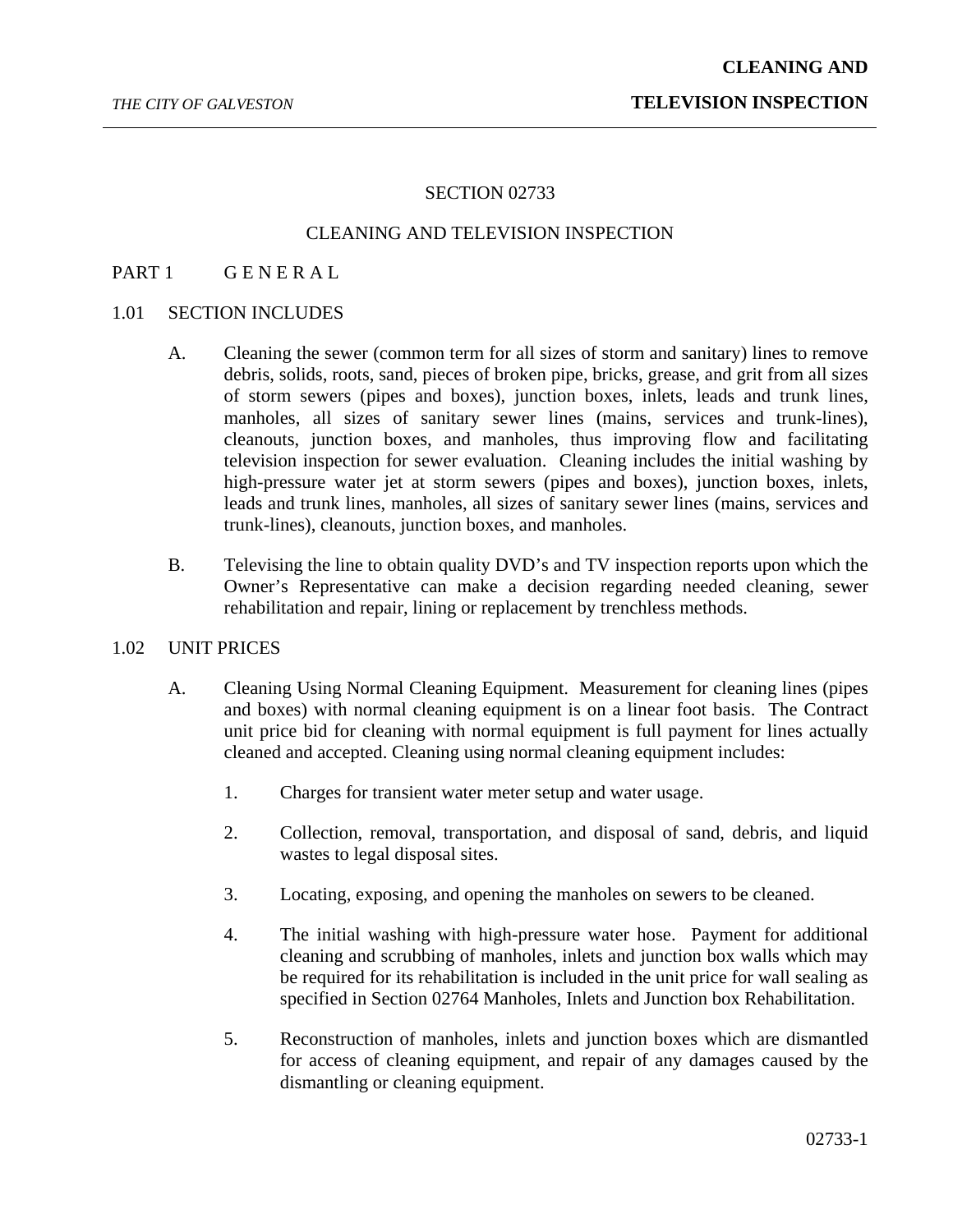- B. Cleaning Using Mechanical Cleaning Equipment. Measurement for cleaning sanitary sewer mains, storm sewer leads and laterals, main trunk-lines (pipes and boxes) with mechanical cleaning equipment is on a linear foot basis for the quantity approved by the Owner's Representative. The Contract unit price for cleaning sanitary and storm sewer mains, leads, laterals, pipes and boxes with mechanical cleaning equipment is paid in addition to the unit price for cleaning using normal cleaning equipment. Cleaning using mechanical cleaning equipment includes:
	- 1. Collection, removal, transportation and disposal of sand, debris, and liquid wastes to legal disposal sites regardless of quantity of material.
	- 2. Locating, exposing and opening the manholes, inlets and junction boxes on lines to be cleaned.
	- 3. Reconstruction of manholes, inlets and junction boxes which are dismantled for access of cleaning equipment and repair of any damages caused by the dismantling or cleaning equipment.
- C. Mechanical cleaning is limited to locations approved by the Owner's Representative on a case-by-case basis after normal cleaning methods have failed to produce satisfactory results, as determined by viewing DVDs.
	- 1. Mechanical cleaning prior to normal cleaning does not relieve the Contractor of the responsibility of fully cleaning the pipe with normal cleaning equipment.
- D. Survey TV Inspection. Measurement of survey TV inspection for pipe segments selected by the Owner's representative is on a linear foot basis from the centerline to centerline of manholes. Payment for survey TV inspection is made for the actual lengths of TV inspection footage, as measured in the field at grade as submitted for evaluation prior to final recommendations of sewer rehabilitation method.
	- 1. No payment will be made for poor or unacceptable quality DVDs or mp4s. Hazy, unclear pictures will not qualify for payment.
	- 2. No payment will be made for re-televising any segment without prior approval of the Owner's Representative.
	- 3. No payment will be made for portions of lines (pipes and boxes) not televised. No payment will be made for linear feet of lines (pipes and boxes) through which the camera could not pass. Dewatering (no separate pay) if required to obtain good quality DVDs or other acceptable formats in good quality such as mp4 is subsidiary to the TV inspection.
	- 4. No payment will be made for reverse setups required to bracket an obstruction.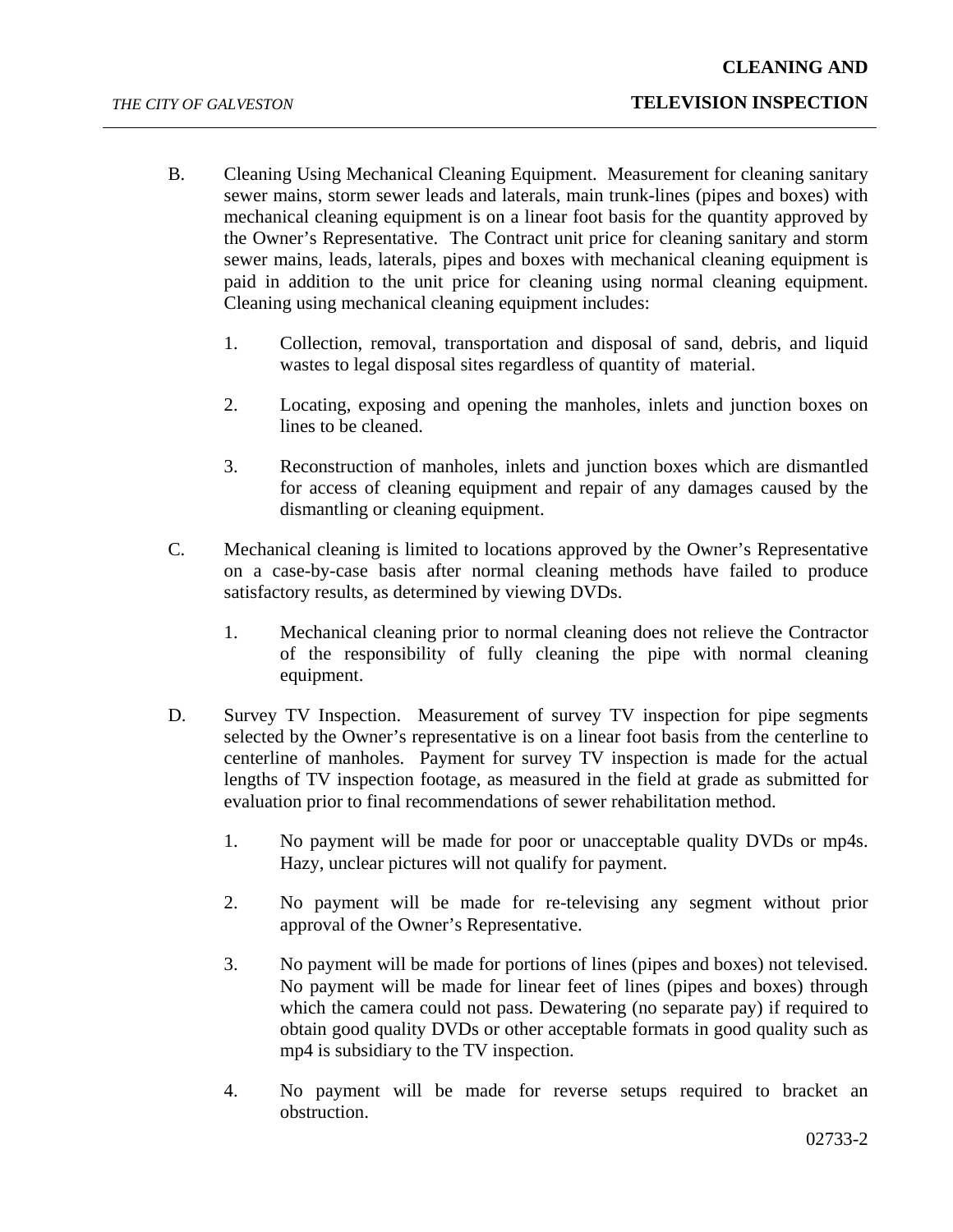- 5. No separate payment shall be made for line (pipes and boxes) flow control.
- E. Survey TV Inspection by Floating Camera. Measurement of survey TV inspection by floating camera for pipe/box segments selected by the Owner's Representative is on a linear foot basis for actual footage televised from the centerline to centerline of manholes, junction boxes or inlets. The inspections may be required in 36-inch through 84-inch-diameter sewer pipes, small or large boxes, without any cleaning, for purely investigative studies. Payment for television inspection by floating camera shall be made based on a separate bid item for floating camera.
- F. Pre-Installation TV Inspection. No separate payment will be made for pre-installation TV inspection, including cleaning, except for lines inspected but not rehabilitated. Include cost for pre-installation TV inspection in the cost of line work for which the rehabilitation effort is performed. If a line is inspected and found, in the opinion of the Owner's Representative, to require no rehabilitation work, the Contractor will be paid for pre-installation TV inspection on the basis of survey TV inspection, and cleaning on the basis of normal mechanical cleaning.
- G. Post-Installation TV Inspection. No separate payment will be made for postinstallation TV inspection. Include cost for post-installation TV inspection in the cost of line work for which the rehabilitation is performed. The post-installation TV inspection tape policy allows payment for work based on the field measured lengths indicated on the inspector's daily reports, but still requires the Contractor to submit a post-installation TV tape within one calendar month after the segment was completed. If no tape is received within that period, credit for the previously paid line segment will automatically be deducted from pay estimates in following months until the required tape is submitted. If , after review by the Owner's Representative, the postinstallation TV tape is disapproved, the Contractor shall repair the identified defects, retelevise the entire line segment and submit a post-installation TV tape of the repaired line segment. This work shall be done at no additional cost to the Owner. If post-installation TV tape is disapproved pay may be deducted.
- H. Footage paid for cleaning, under some circumstances, may exceed the footage paid for televising, as approved by the Owner's Representative.

#### 1.03 DEFINITIONS

- A. Normal Cleaning Equipment. Cleaning devices such as rods, metal pigs, porcupines, root saws, snakes, scooters, sewer balls, kites, and other approved equipment in conjunction with a hand-winching device and gas or electric rod-propelled devices. Variable pressure water nozzles, (3000 psi) are considered normal cleaning equipment.
- B. Mechanical Cleaning Equipment. Buckets, scrapers, scooters, porcupines, kites, heavy-duty brushes, metal pigs, and other debris-removing equipment and accessories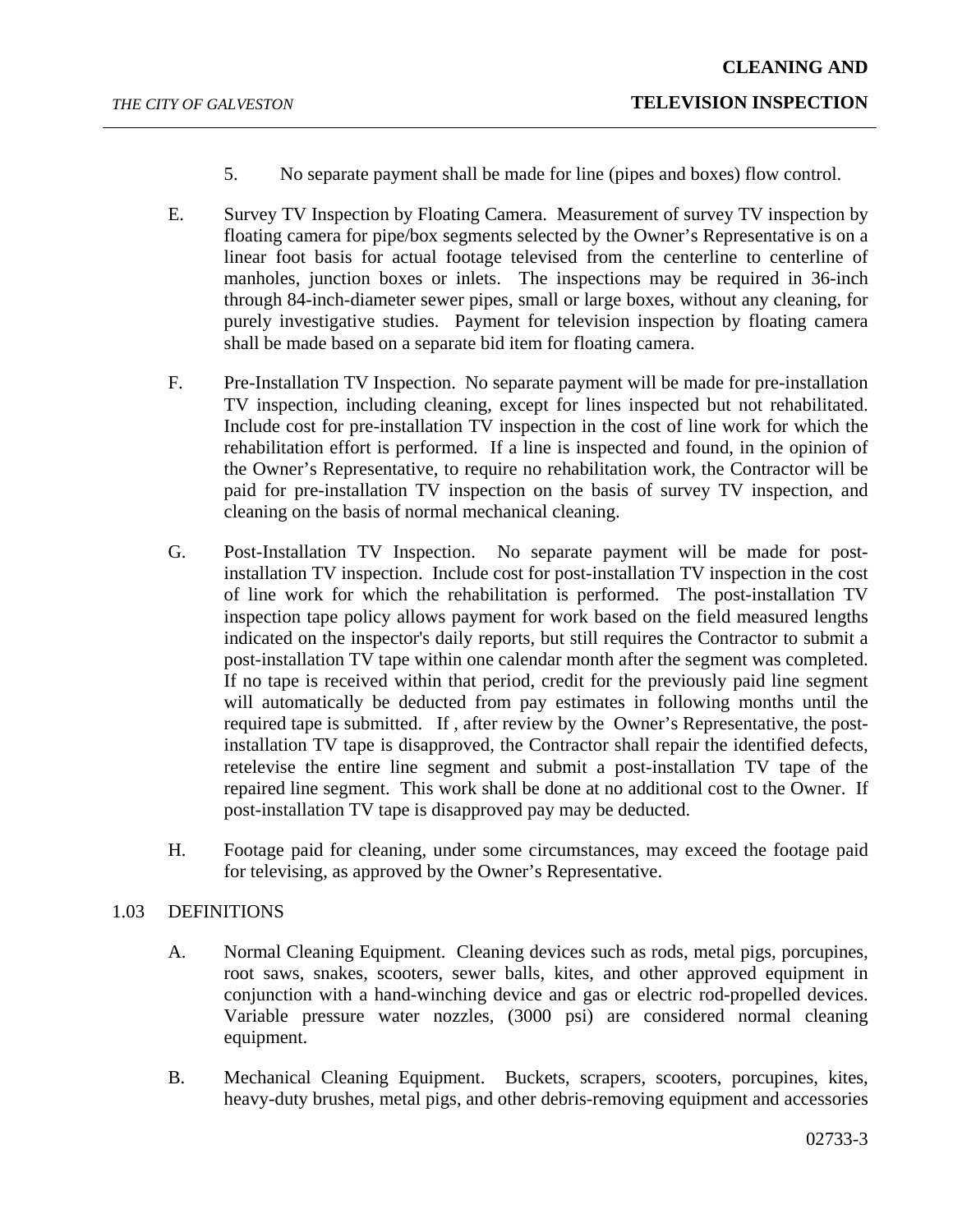used in conjunction with an approved power winching machine. High to very highpressure water nozzels (10,000 psi) are considered as mechanical cleaning equipment.

- C. Survey TV Inspection. Survey TV is a video inspection of existing pipes, boxes, leads/laterals, etc., to evaluate lines and determine if conditions exist which will require line rehabilitation.
- D. Pre-Installation TV Inspection. Pre-installation TV is a video inspection by the Contractor of lines (pipes, boxes, leads/laterals) specified for rehabilitation to confirm cleaning, location of service connections, and constructability of line rehabilitation according to Drawings and Specifications.
- E. Post-Installation TV Inspection. Post-installation TV is a video inspection to determine that rehabilitation of (pipes, boxes, leads/laterals) has been completed according to Drawings and Specifications.
- F. TV Inspection Report. A form that is filled out by each TV inspection for any DVD that is submitted to the Owner. Form provided by the Owner's Representaive.

#### 1.04 PERFORMANCE REQUIREMENTS

- A. Clean the designated lines (pipes, boxes, leads/laterals), junction boxes, inlets, and manholes using mechanical, hydraulically propelled, or high-velocity sewer cleaning equipment. Select a cleaning process which removes grease, sand, silt, solids, marine growth, rags, and debris from each line (pipes, boxes, leads/laterals) segment and associated manholes, inlets and junction boxes.
- B. The Owner's Representative may determine that no additional line rehabilitation work is required if the cleaning operation shows the line to be free of damage or deterioration. The Owner's Representative may delete from the project, any or all of the lines which do not show the need for rehabilitation.
- C. If, after Pre-Installation TV Inspection, the Contractor determines that the existing line condition is such that, in his judgment, the specified rehabilitation method would be ineffective or not constructable, he should notify the Owner's Representative in writing. The Owner's Representative will determine what rehabilitation method should be used and notify the Contractor in writing.

#### 1.05 SUBMITTALS

- A. Make submittals in conformance with all provisions and sections of these specifications.
- B. Submit the equipment manufacturer's operational manual and guidelines to the Owner's Representative for review. Strictly follow such instructions unless modified by the Owner's Representative.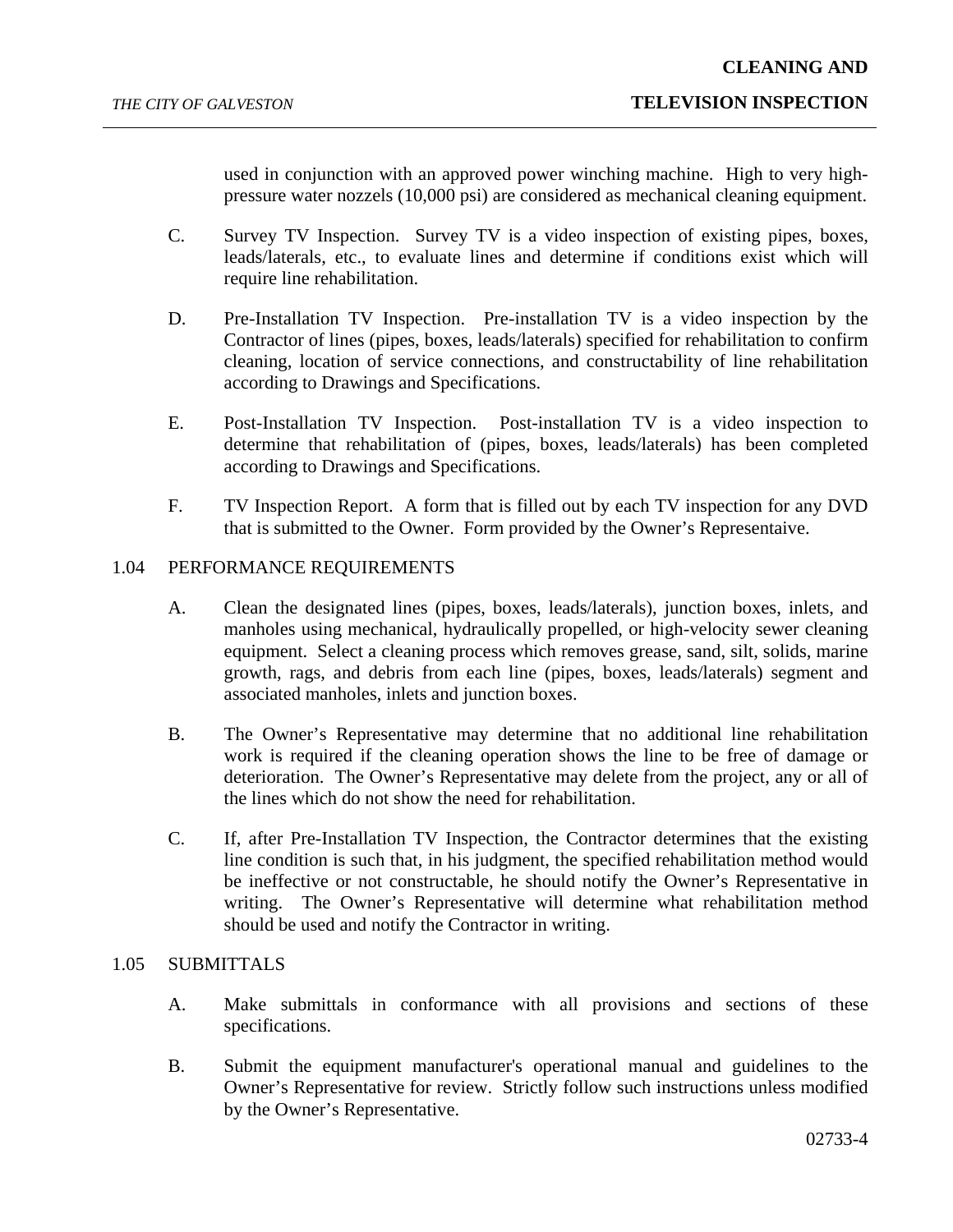- C. Submit a list of legal disposal sites proposed for dumping debris from the cleaning operation.
- D. Submit and maintain a Liquid Waste Manifest conforming to the Owner's requirements. Send the Owner's and Regulator's copies of the completed manifest to the Owner's Representative monthly.
- E. Submit DVD and TV inspection reports to the Owner's Representative for review.
	- 1. Provide DVDs of a quality sufficient for the Owner's Representative to evaluate the condition of the lines (pipes, boxes, leads/laterals), locate the leads/laterals and service connections, and verify cleaning. If quality is not sufficient, Contractor shall re-televise the Storm and Sanitary Sewer segment and provide a new tape and report at no additional cost to the Owner. Camera distortions, inadequate lighting, dirty lens, or blurred/hazy picture will be cause for rejection of a tape and rejection of the associated line segment.
	- 2. DVDs and mp4s submitted become the property of the Owner.
	- 3. Contractor shall maintain a master copy of all DVDs and mp4s and TV inspection reports submitted, until final acceptance of the work.
	- 4. Transmit each TV Inspection Report to the Owner's Representative with a Transmittal Form. Copies of the TV Inspection Report form and Television Inspection Codes Summary are attached.

#### 1.06 QUALITY ASSURANCE

- A. Qualifications. Use experienced personnel to operate cleaning equipment and devices.
- B. Acceptance of lines (pipes, boxes, leads/laterals) cleaning work is contingent upon the successful completion of the television inspection. If television inspection shows debris, solids, sand, grease, marine growth or grit remaining in the line, the cleaning is considered unsatisfactory. Repeat cleaning, inspection, and televising of the sewer line until cleaning is acceptable by the Owner's Representative.
- C. For reporting overflow or spillage of stormwater and wastewater, refer to Section 01500 - Temporary Facilities and Controls.

#### PART 2 PRODUCTS

#### 2.01 CLEANING EQUIPMENT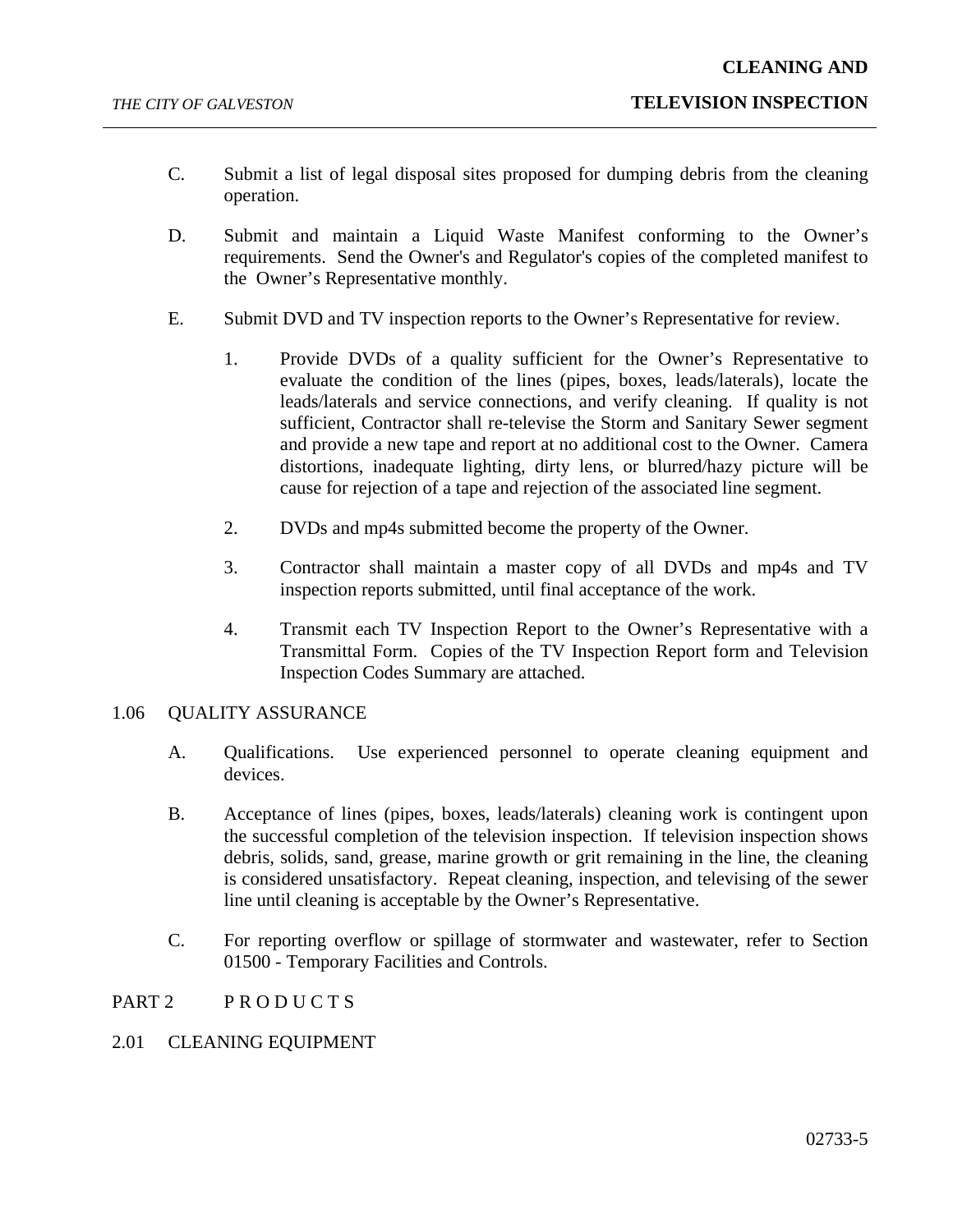- A. Select the cleaning equipment and method for cleaning, based on the condition of the lines (pipes, boxes, leads/laterals) at the time work begins. More than one type of equipment or attachments may be required on a single project or at a single location.
- B. When requested by the Owner's Representative, demonstrate the performance capabilities of the cleaning equipment and method proposed for use on the project. If results obtained by the demonstration are not satisfactory, provide other equipment or devices that will clean the lines (pipes, boxes, leads/laterals).
- C. For cleaning equipment, install a gauge to indicate working pressure on the discharge of high-pressure water pumps. In addition to conventional nozzles, use a nozzle which directs the cleaning force to the bottom of the pipe for sewers 18-inches and larger.
- D. When cleaning equipment is used, install a suitable sand trap, weir, dam, or suction in the downstream manhole so that solids and debris and marine growth are trapped for removal.

### 2.02 CLEANING ACCESSORIES

- A. When an additional quantity of water from the public water supply is needed to meet the cleaning requirements of the equipment and the lines (pipes, boxes, leads/laterals), obtain transient water meters from the local authority for installation on the trucks or at fire hydrants.
- B. All cleaning equipment must be equipped with a backflow preventer to prevent any contamination to the public water supply.

### 2.03 TELEVISION EQUIPMENT

- A. Closed Circuit TV Equipment. Select and use closed-circuit television equipment that will produce a color DVD and mp4.
- B. Pipe Inspection Camera. Produce a DVD and mp4 using a pan-and-tilt, radial viewing, pipe inspection camera that pans ∀ 275 degrees and rotates 360 degrees. Use a camera with an accurate footage counter which displays on the monitor the exact distance of the camera from the centerline of the starting manhole, inlet, and junction box. Use a camera with camera height adjustment so that the camera lens is always centered at one-half the inside diameter, or higher, in the pipe and box being televised. Provide a lighting system that allows the features and condition of the pipe and box to be clearly seen. A reflector in front of the camera may be required to enhance lighting in dark or large diameter pipe and box.
- C. DVD. Provide DVD and mp4, recorded at Standard Play (SP).
	- 1. Only line segments from the same basin shall be included on a DVD and mp4.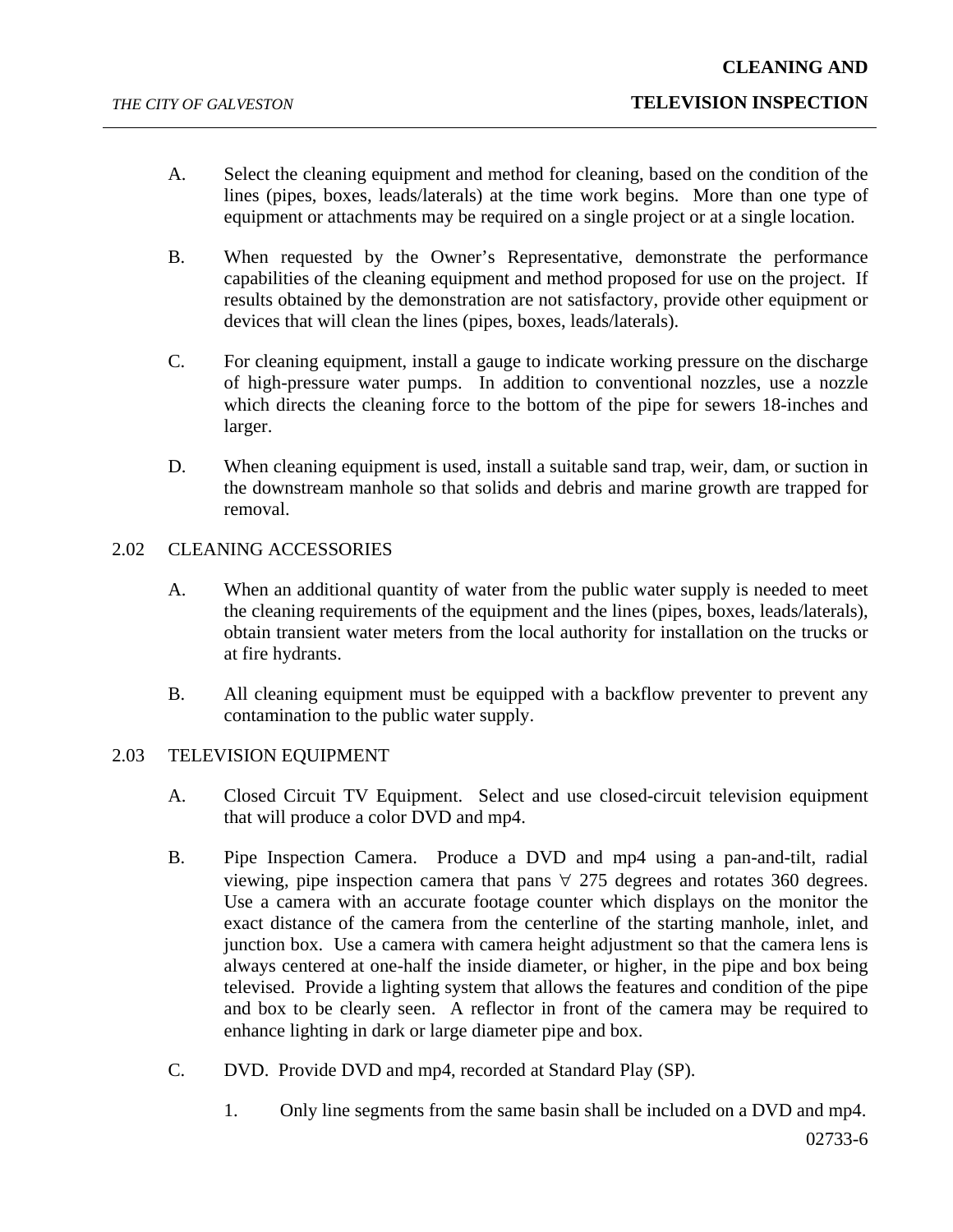- 2. One or more line segments (a maximum of 5) can be included on the same DVD and mp4 as long as they are in the same basin.
- 3. Two labels are required. One label shall be placed on the spine of the DVD and the other on the face of the DVD and mp4 flash drive. Permanently label each DVD and mp4 flash drive with the following information:

#### Spine of DVD and sheet accompanying mp4 flash drive

| Engineer File No.:         | Contractor's Name:                         |
|----------------------------|--------------------------------------------|
| Inspection Type: [] Survey | [ ] Pre-Installation [ ] Post-Installation |
| DVD and mp4 No.:           | Date Televised:<br>Date Submitted:         |

#### Face of Tape

| Manhole No. From | Manhole No. To | Pipe<br>Diameter | Pipe Length | Street |
|------------------|----------------|------------------|-------------|--------|
|                  |                |                  |             |        |
|                  |                |                  |             |        |
|                  |                |                  |             |        |
|                  |                |                  |             |        |

### PART 3 EXECUTION

#### 3.01 EXAMINATION

A. Do not begin cleaning until both upstream and downstream manholes, inlets and junction boxes have been checked for flow monitors or other mechanical devices. Refer to Section 02764 - Manhole Rehabilitation.

#### 3.02 PREPARATION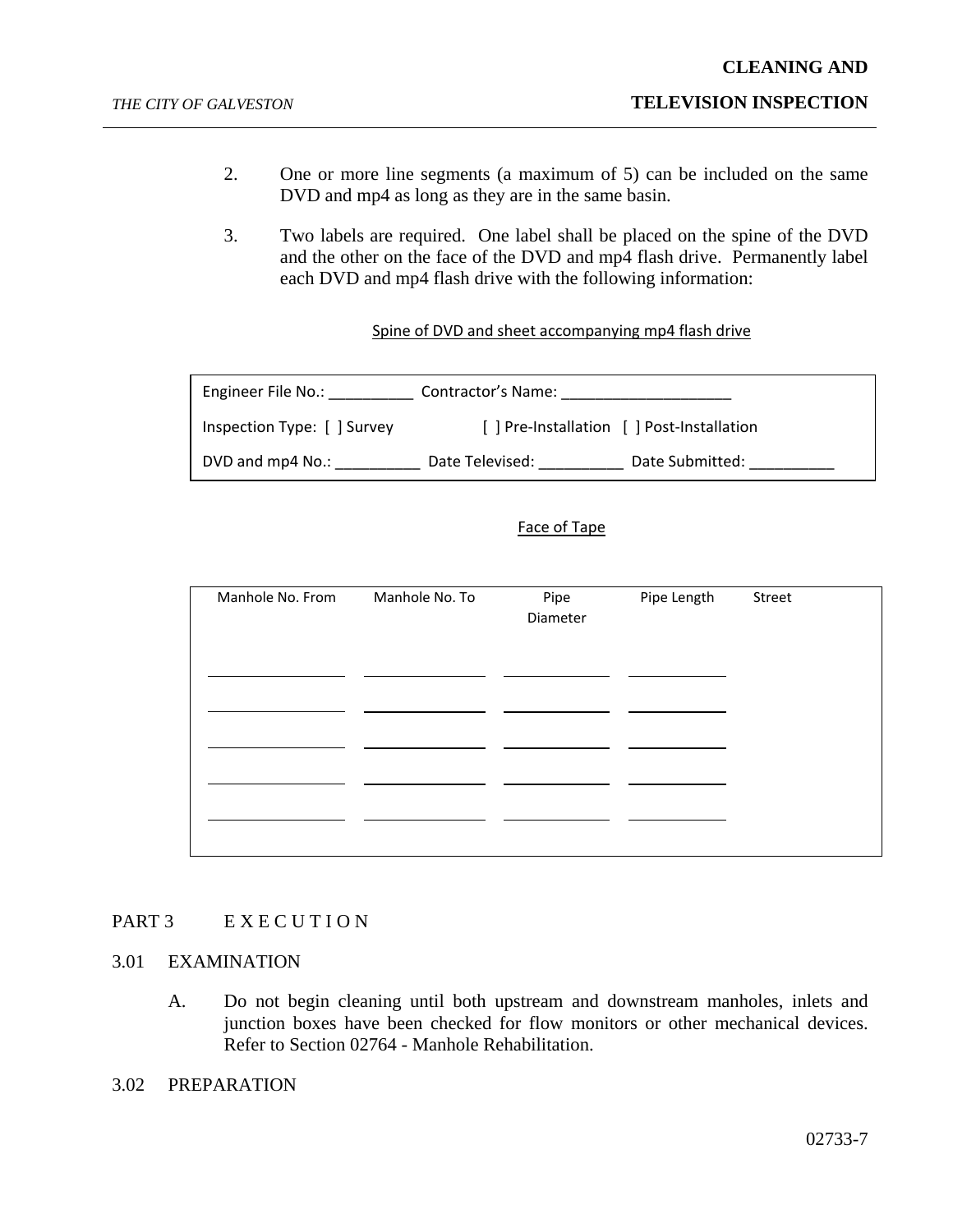- A. Cleaning.
	- 1. Take precautions to protect lines (pipes, boxes, leads/laterals), and manholes and junction boxes and inlets from damage that might be inflicted by the improper selection of the cleaning process or improper use of the equipment. When using hydraulically propelled devices, take precautions to ensure that the water pressure created does not cause damage or flooding to public or private property. Do not surcharge the lines (pipes, boxes, leads/laterals) beyond the elevation that could cause overflow of sewage or stormwatedr into area waterways, homes, or buildings or onto the ground.
	- 2. Do not use or obstruct a fire hydrant when there is a fire in the area. Remove water meters, fittings and piping from fire hydrants at the end of each working day.
	- 3. Exercise care to prevent contamination of the potable water system. Use of a backflow preventer of appropriate size is mandatory when drawing water from a public hydrant.
	- 4. Where possible, use the flow of wastewater or stormwater present in the sanitary sewer and stormwater main to provide fluid for hydraulic cleaning devices.
- B. Televising. Contractor shall use the Television Inspection Report form following this section to document results of TV inspections.

#### 3.03 CLEANING

- A. Conserve Water. Do not waste water from the public water supply because of poor connections or from hydrants left opened.
- B. Install Collapsible Dam. Use a collapsible dam for hydraulically propelled devices which require a head of water to operate. Provide a dam which is easily collapsible to prevent damage to the lines (pipes, boxes, leads/laterals), public property, or private property.
- C. High Velocity Cleaning. Operate high-velocity cleaning equipment so that the pressurized nozzle moves continuously. Turn off or reduce the flow to the nozzle to prevent damage to the line any time the nozzle becomes stationary.
- D. Mechanical Cleaning. In addition to normal cleaning equipment, perform mechanical cleaning when required and approved using equipment and accessories defined in mechanical cleaning equipment.
- E. Debris Disposal. Remove sludge, dirt, sand, rocks, grease, roots, marine growth and other solid or semi-solid material resulting from the cleaning operation at the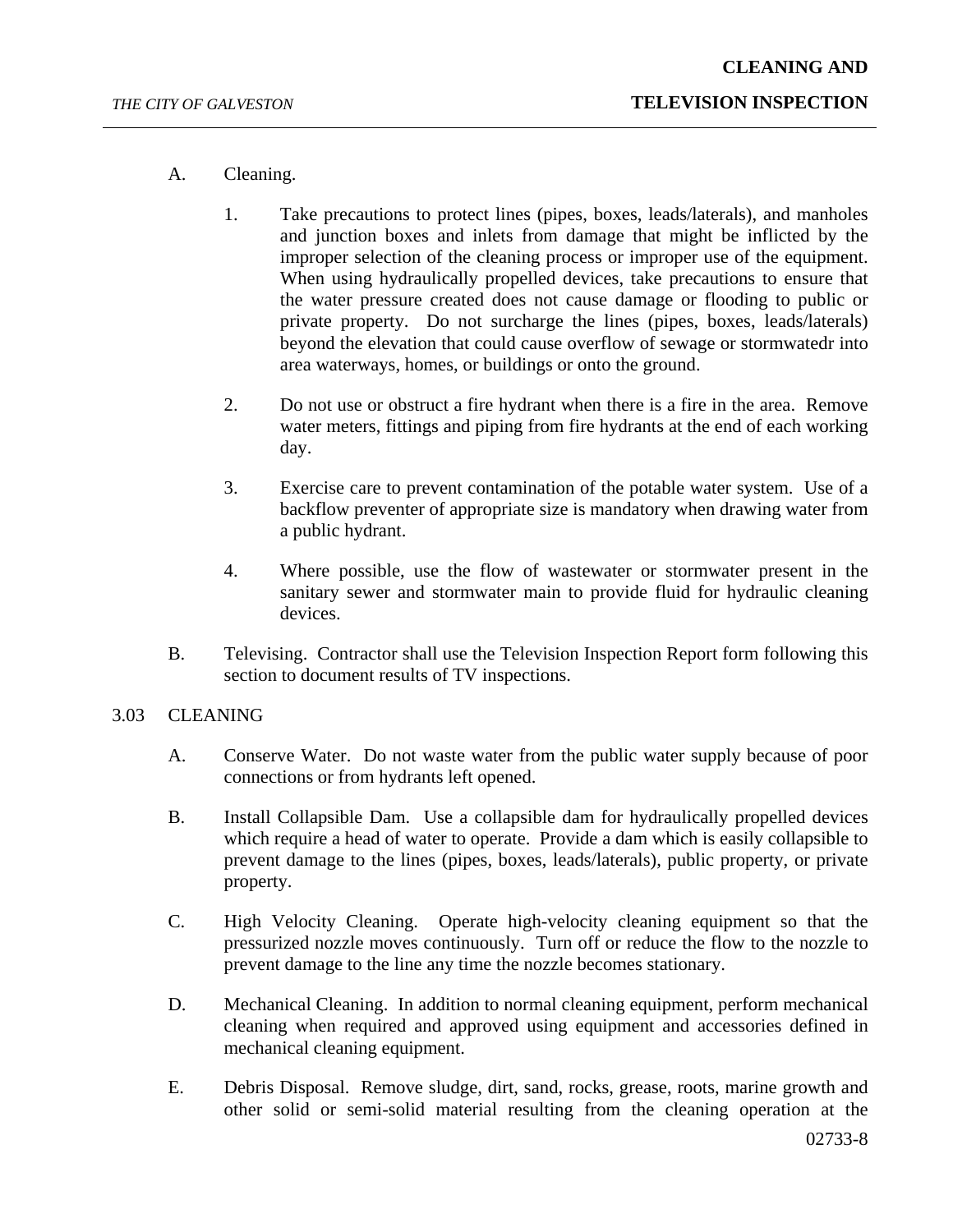downstream manhole, inlet and junction box of the section being cleaned. Passing debris from one line section to any other line section is not allowed. Load debris from the manholes, inlets and junction boxes into an enclosed container for liquid waste hauling. Remove and dispose of solids or semi-solids resulting from cleaning operations at the end of each workday. Do not accumulate debris, liquid waste, or sludge on the site except in totally enclosed containers approved by the Owner's Representative.

F. Disposal Sites. Dispose of waste at a legally-permitted disposal site using a transporter who has a valid TCEQ Liquid Waste Transporter Permit.

#### 3.04 TELEVISING

- A. Immediately after cleaning, televise the lines (pipes, boxes, leads/laterals) to document the condition of the line and to locate existing service connections, leads and laterals. Notify the Owner's Representative 24 hours in advance of any TV inspection so that the Owner's Representative may observe inspection operations.
- B. Perform TV inspection of storm and sanitary sewers as follows:
	- 1. Perform a survey TV inspection on any lines (pipes, boxes, leads/laterals) within the boundary of the project, as directed by the Owner's Representative. After reviewing survey TV tapes, the Owner's Representative will identify which lines (pipes, boxes, leads/laterals) will be rehabilitated or will need additional work.
	- 2. Perform pre-installation TV inspection immediately after line cleaning and before line rehabilitation work. Pre-installation TV is not required for lines (pipes, boxes, leads/laterals) designated as "remove and replace". Verify that the line is clean and ready to accept the line rehabilitation. Prepare Television Inspection Report forms. Maintain copies of tapes and reports for reference by the Owner's Representative for the duration of the project.
	- 3. Perform post-installation TV inspection to confirm completion of rehabilitation work, including removal and replacement. Verify that the rehabilitation work conforms to the requirements of the Drawings and Specifications. Provide a color DVD and mp4 showing the completed work, including the condition of restored service connections. Prepare and submit Television Inspection Report forms providing location of service connections along with location of any discrepancies. Manhole, inlet and junction box work, including benches, inverts and pipe penetrations into manhole, should be complete prior to post-installation TV work.
	- 4. Videos shall pan beginning and ending manholes, inlets and junction boxes to demonstrate that all debris has been removed. Camera operator shall slowly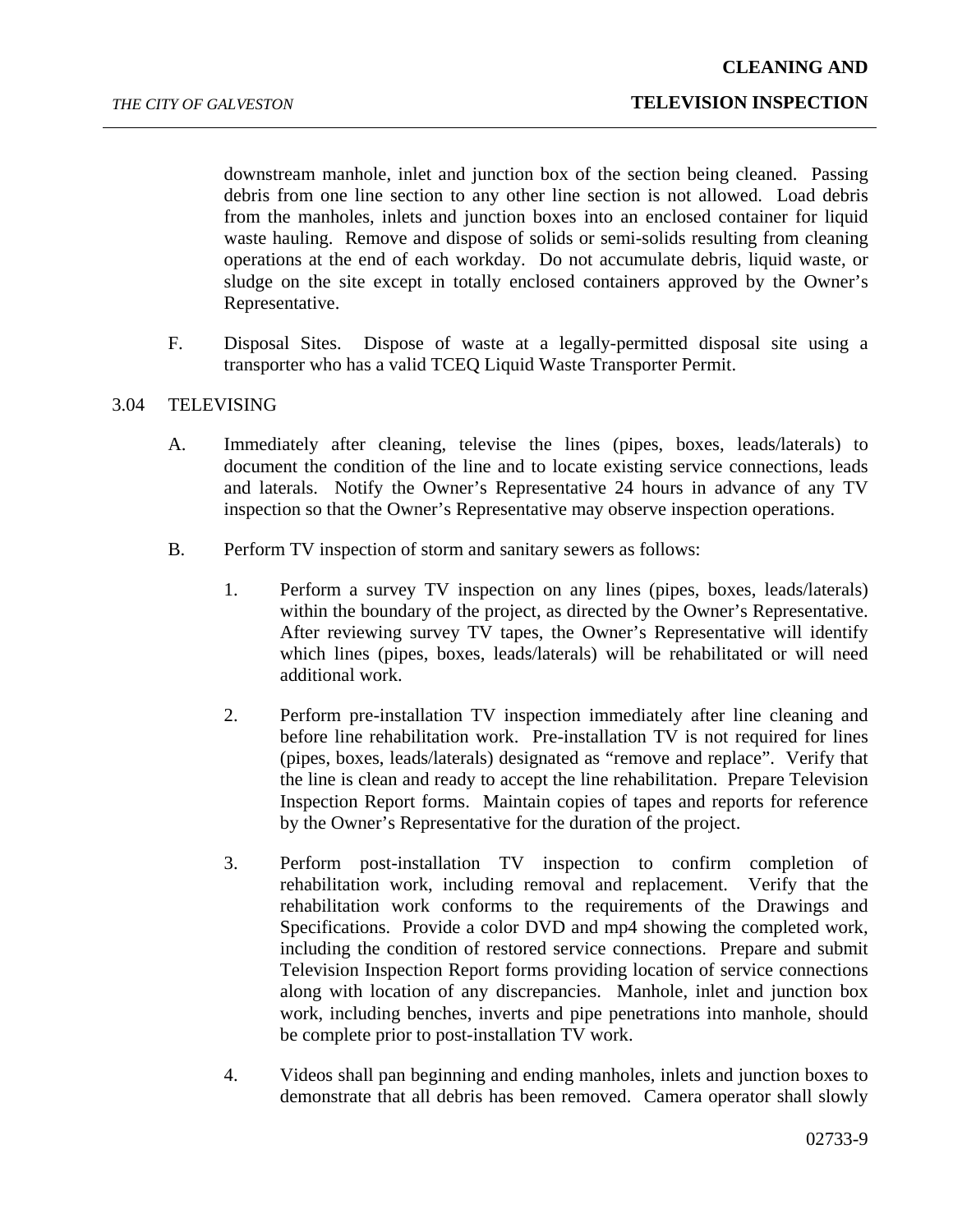pan each service connection, clamped joints, and when pipe material transitions from one material to another. A TV Inspection Report shall be completed for every segment that is submitted to the Owner's Representative.

C. TV inspection tapes shall be continuous for pipe segments between manholes. Do not leave gaps in the video taping of a segment between manholes and do not show a single segment on more than one DVD and mp4, unless specifically allowed by the Owner's Representative.

#### 3.05 FLOW CONTROL

A. Perform survey TV inspection on one manhole section at a time. Adequately control the flow in the section being televised. Do not exceed the depth of wastewater flow shown below:

| Pipe Diameter<br>inches/Box cross<br>sectional area sq.<br>ft. | Depth of Flow                            |
|----------------------------------------------------------------|------------------------------------------|
| (Inches)                                                       | (Percent of Pipe<br>Diameter/box height) |
| 6 to 10/0.5 to 1                                               | 10                                       |
| 12 to 24/1 to 4                                                | 15                                       |
| Over 24/over 4                                                 | 20                                       |

- 1. If during survey TV inspection of a manhole section, the wastewater or stormwater flow depth exceeds the maximum allowable, reduce the flow depth to an acceptable level by performing the survey TV inspection during minimum flow hours, by diversion pumping, or by pulling a camera with swab, high-velocity jet nozzle or other acceptable dewatering device. DVD made while floating the camera is not acceptable unless approved by the Owner's Representative.
- B. Minimize flow in the line while performing pre-installation TV inspection. Divert the normal flow and clean the line to be inspected.
- C. No flow is allowed in the line while performing post-installation TV inspection.

#### 3.06 PASSAGE OF TV CAMERA

A. Do not pull or propel the television camera through the line at a speed greater than 30 feet per minute.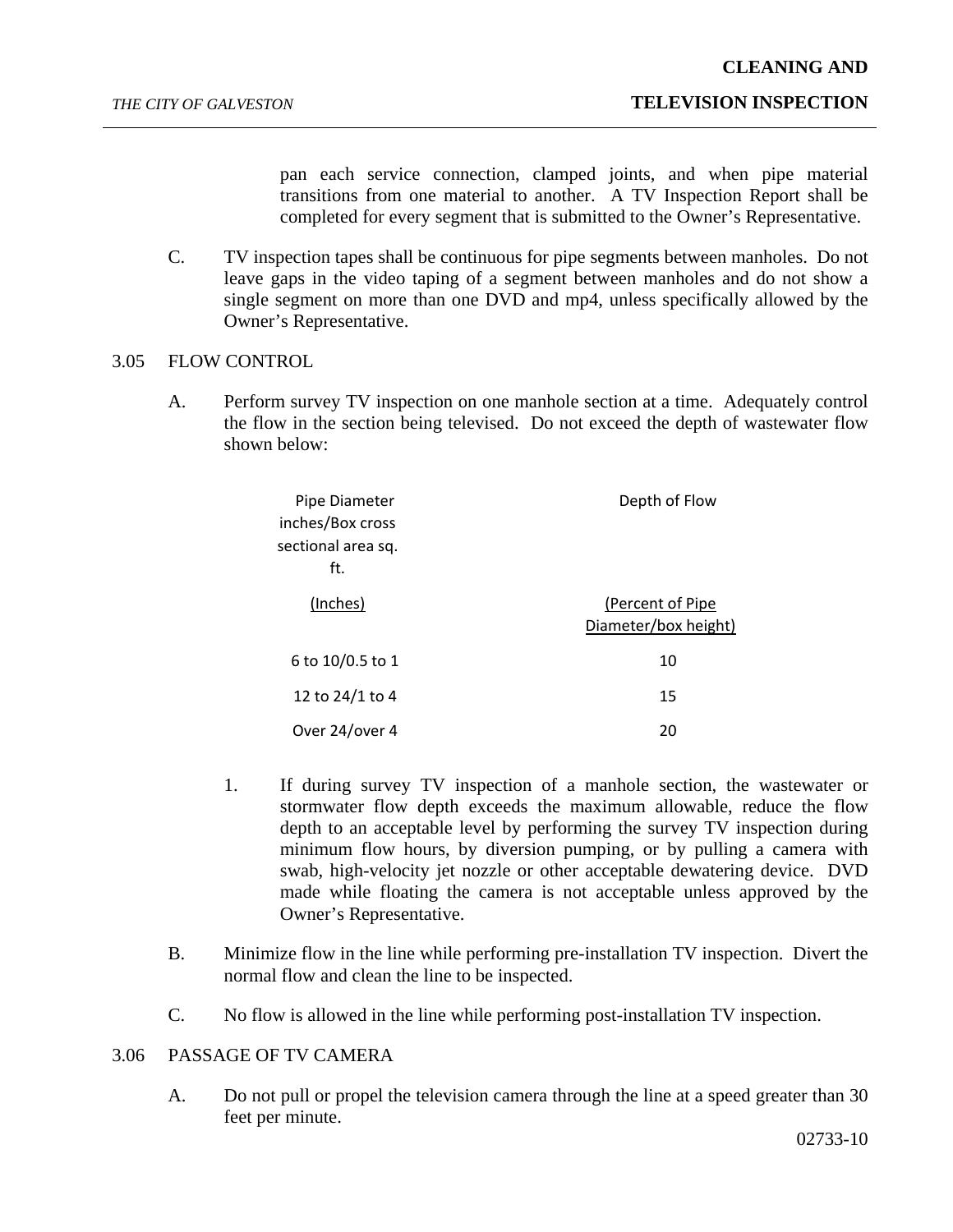- B. If during survey TV inspection of a manhole, junction box and inlet section, the camera is unable to pass an obstruction even though flow is unobstructed, televise the manhole, junction box and inlet section from the other direction (reverse setup) in order to obtain a complete video of the line. Whenever such a condition arises, notify the Owner's Representative to determine if an obstruction removal or point repair is necessary. If a point repair is authorized, repair the pipe and box at the designated location and then re-televise the manhole, inlet and junction box section to verify completion of the point repair, unless waived by the Owner's Representative.
	- 1. When the camera is being pulled from the other direction in order to survey on either side of an obstruction and a second repair location is encountered away from the first obstruction, notify the Owner's Representative and request a review of the TV tape. The Owner's Representative may direct the Contractor to make one or both point repairs. No downtime shall be allowed.
	- 2. If two point repairs are allowed and completed, re-televise the manhole section. Generally, up to 20 feet of the lines (pipes, boxes, leads/laterals) from the finished end of the first point repair to the starting end of the second point repair may be lamped or physically inspected to verify the condition of the sewer without further TV inspection.
	- 3. The Owner makes no guarantee that the lines (pipes, boxes, leads/laterals) specified or proposed for survey TV after cleaning, is clear for the passage of the camera set-up. Select the appropriate equipment, tools, and methods for securing safe passage of the camera.
- C. During pre-installation TV inspection, camera passage should show the line is ready to rehabilitate. Report any variations between previous reported (existing data) conditions and the actual conditions encountered to the Owner's Representative.
- D. For post-installation TV inspection, exercise the full capabilities of the camera equipment to document the completion of the rehabilitation work and the conformance of the work to the Drawings and Specifications. Provide a full 360 degree view of pipe, joints and service connections.

### 3.07 TV INSPECTION REPORT

- A. For each TV inspection video provide a completed TV Inspection Report, as attached at the end of this section. The Report is a written/narrated log of pipe defects, sags, service connection locations and conditions, indexed to the footage counter. The TV Inspection Report shall be filled out as instructed below.
- B. Direction of Flow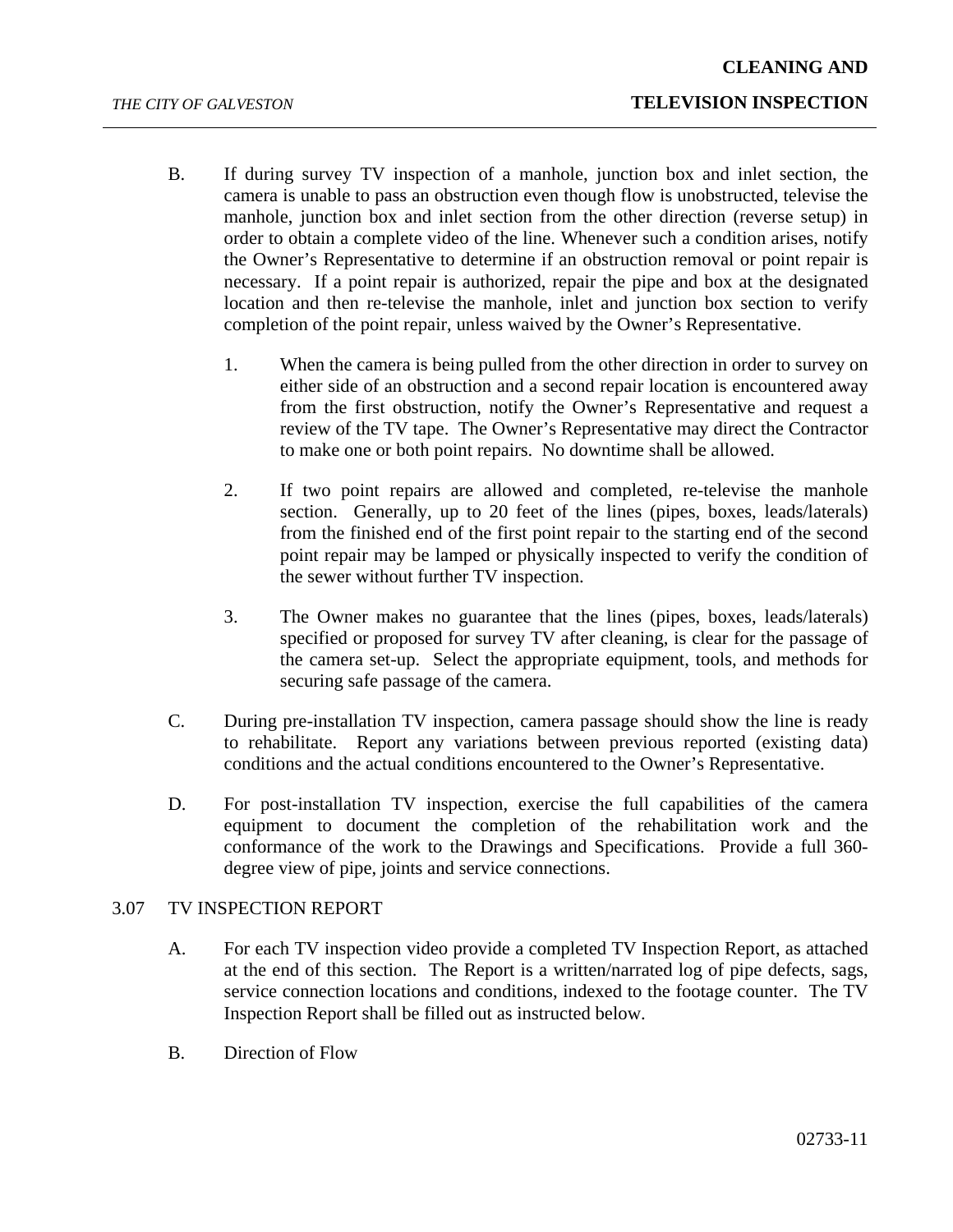- 1. MANHOLE/INLET/JUNCTION BOX NUMBER: The upstream manhole number of the line segment shall be put in this field. This is an alphanumeric field with 9 spaces available (i.e. SB179003).
- 2. MANHOLE/INLET/JUNCTION BOX NUMBER: The downstream manhole number of the line segment shall be put in this field. This is an alphanumeric field with 9 spaces available (i.e. SB179002).
- C. Header Section
	- 1. ADDRESS UPS/DWN: The upstream and downstream address of the line segment shall be put in this field. This is an alphanumeric field with 6 spaces available for the street number and 21 spaces available for the street name (i.e., UPS: 2150 Sunnyland DWN: 2110 Sunnyland).
	- 2. W.W. FILE NO.: The Owner's Representative's File number shall be put in this field. This number is found on the contract documents and specifications. This is an alphanumeric field with 10 spaces available (i.e., 4250-49).
	- 3. WORK ORDER NO.: This number will be provided by the Owner, this field shall be left blank. This is a numeric field with 10 spaces available.
	- 4. TV DATE: The date that the DVD was produced shall be placed in this field. This date shall be the same as the date shown on the display screen. This is a numeric field with 8 spaces available (i.e., 2/21/95).
	- 5. BASIN: The basin that the line segment is located in shall be placed in this field. This is an alphanumeric field with 10 spaces available (i.e., IA010).
	- 6. TV CONTRACTOR: The TV Contractor's name shall be placed in this field. This is an alphanumeric field with 5 spaces available.
	- 7. WEATHER: The existing weather conditions at the time that the TV tape was made shall be placed in this field. This is an alpha-numeric field with 10 spaces available (i.e., Cloudy)
	- 8. VTR FORMAT: The VTR format shall be placed in this field. This is an alphanumeric field with 4 spaces available (i.e., VHS).
	- 9. TAPE NUMBER: Each TV tape produced must have a tape number for identification. This number must be affixed to the cassette label. This number must not be duplicated in the same project. This is an alphanumeric field with 6 spaces available (i.e., IA0101).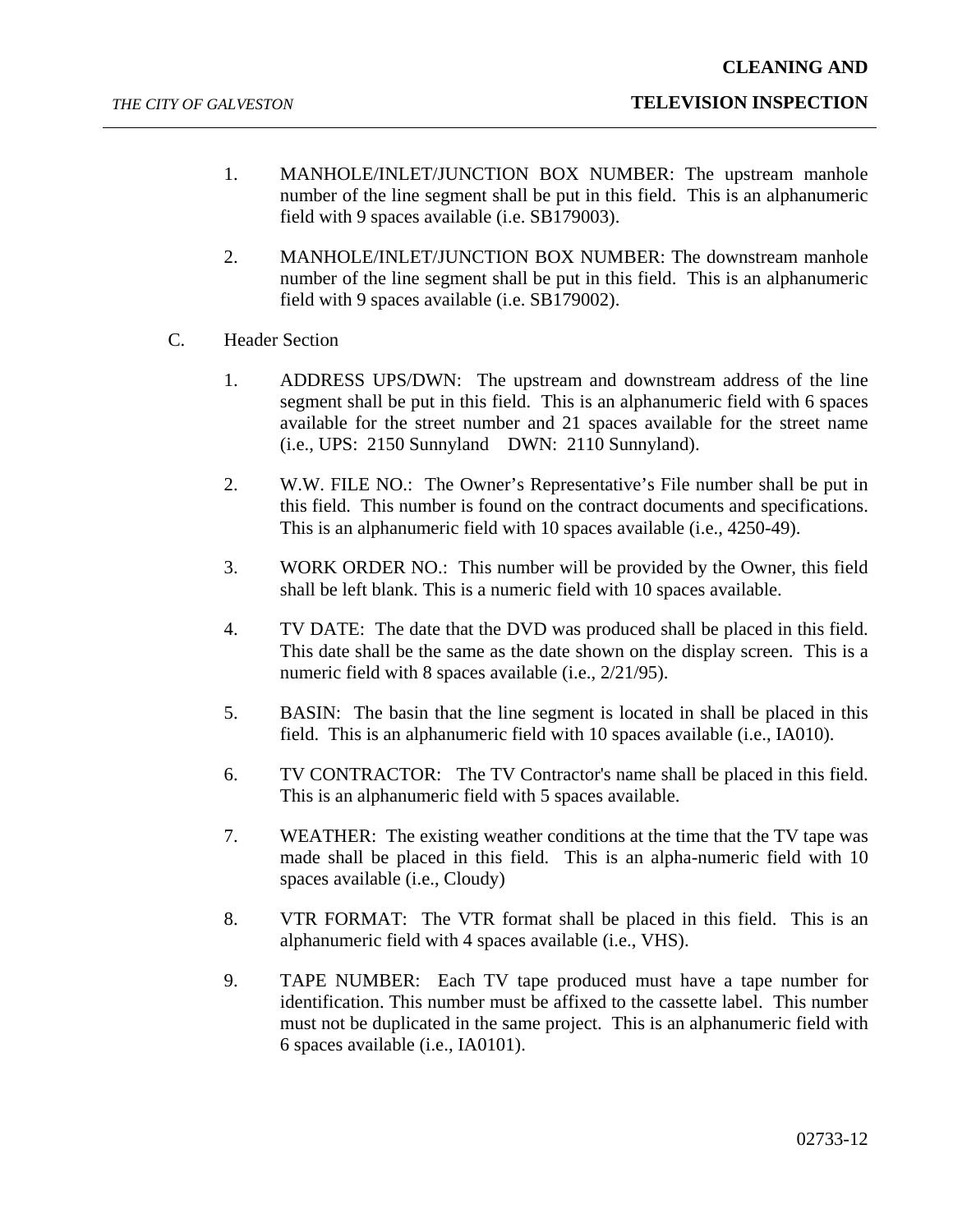10. VTR INDEX: The numeric location of the line segment on the tape shall be indicated here. This is an alphanumeric field with 6 spaces available for each number (i.e., 1336 to 2185).

#### 11. SUMMARY:

- a. This line is to be used to put in additional information about the line segment as indicated below:
- b. Type of TV Tape (i.e., Post, Survey, Pre-Rehabilitation)
	- (1). General Contractor (i.e., Cullum, Kinsel, Texas Sterling)
	- (2). Rehabilitation Method (i.e., FF, CPP, PB, SL, RR)
	- (3). Rehabilitation System Manufacturer or Trade Name when applicable (i.e., Insituform, Inliner II)
	- (4). PIM System, McConnell Pipe Crushing, U Liner)
	- (5). Pipe Trade Name for PVC, PEP or FRP pipe (i.e., Hobas, Drisco 1000, Lamson Vylon, Quail)
- c. This information will be noted in the following manner:
	- (1). Post/Cullum/FF/U Liner/Quail (a typical listing for a **Fold and Form** line segment)
	- (2). Post/Insituform/CPP/Insituform (a typical listing for a **Curedin-Place** line segment)
	- (3). Post/McLat/PB/McConnell PipeCrushing/Drisco1000 (a typical listing for a **Pipeburst** line segment)
	- (4). Post/Kinsel/SL/Hobas (a typical listing for a **Sliplined** line segment)
	- (5). Post/Texas Sterling/RR/Lamson Vylon (a typical listing for a **Removed and Replaced** line segment)
- 12. LOCATION: The physical location of the line segment shall be placed in this field. The location is for the line segment, not the manholes. If the line segment covers more than one location, then choose location where majority of line segment is. The codes for the location are shown on the attached Television Inspection Codes list. This is an alpha-numeric field with 2 spaces available (i.e., C)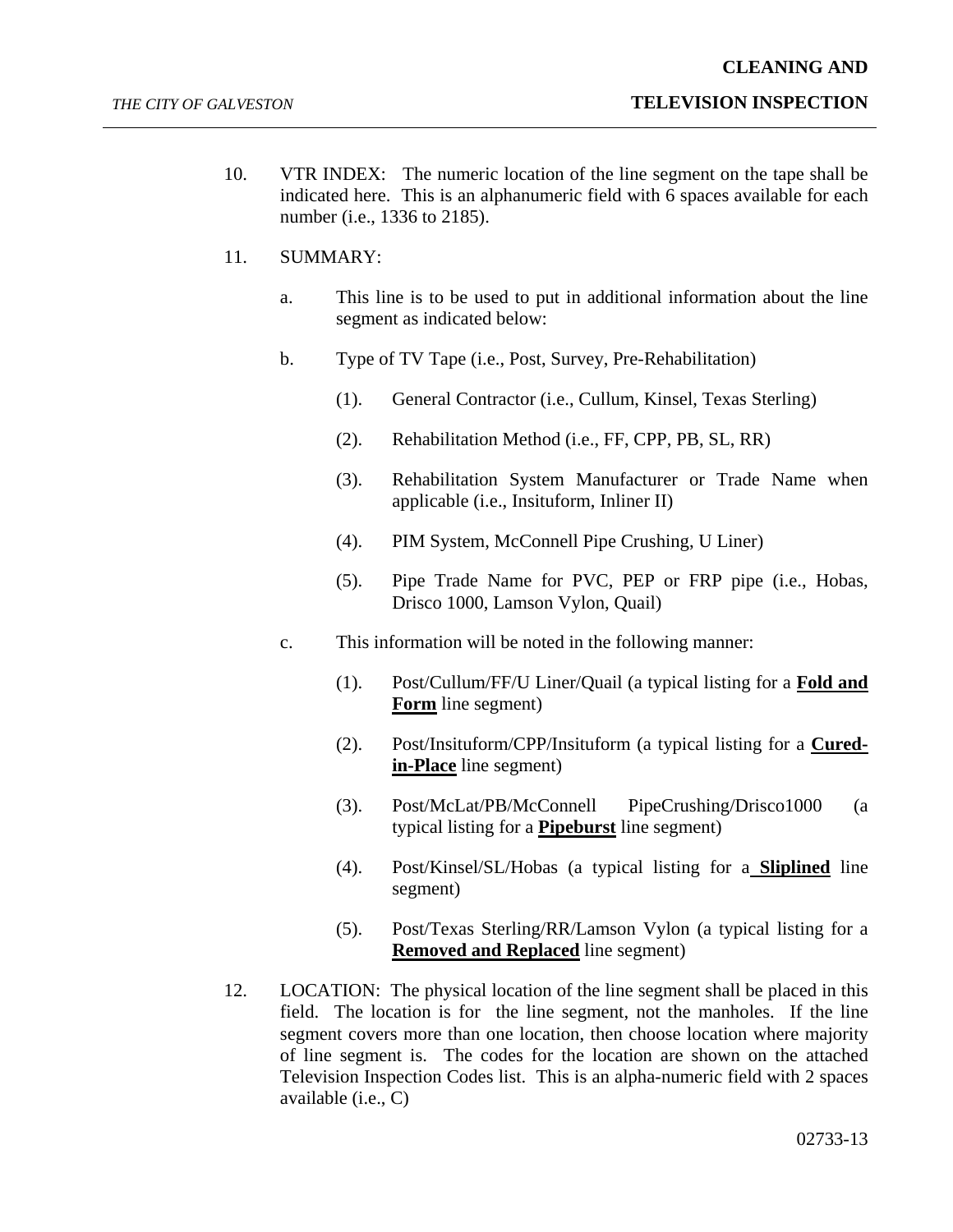- 13. SURFACE COVER: The type of surface that covers the line segment shall be placed in this field. Use the designation that reflects what covers the majority of the line segment. The codes for surface cover are shown on the attached Television Inspection Codes list. This is an alpha field with only 1 space available (i.e., F).
- 14. PIPE SIZE: The inside diameter of the liner or pipe based on new pipe size, material and SDR shall be placed in this field. The unit of measure is inch. This is a numeric field with 6 spaces available, which includes 2 spaces for decimals (i.e., 6.58 IN).
- 15. PIPE TYPE: The pipe or liner type installed shall be placed in this field. This is an alpha field with 3 spaces available (i.e., PEP, CPP, PVC).
- 16. LENGTH: The length of the line segment shall be placed in this field. The length shown on the TV report shall be the same as the length shown on the DVD. Also, the length on the top portion of the TV report shall match that shown on the bottom portion of the TV Report. The unit of measure is feet. This is a numeric field with 4 spaces available, with no decimals (i.e., 305 FT).
- 17. UPS DEPTH: The depth, measured from the top ring of the upstream manhole to the invert of the upstream manhole, shall be placed in this field. The unit of measure is in feet and tenths of feet. This is a numeric field with 3 spaces available, which includes one space for a decimal (i.e., 6.9 FT).
- 18. DWN DEPTH: The depth, measured from the top ring of the downstream manhole to the invert of the downstream manhole, shall be placed in this field. The unit of measure is in feet and tenths of feet. This is a numeric field with 3 spaces available, which includes one space for a decimal (i.e., 7.4 FT).
- 19. JOINT LENGTH: The pipe joint length shall be placed in this field. Show no joint length for CPP, FF and PEP line segments. Put a "0" in the field for these line segments that have no joints. The unit of measure is inch. This is a alpha field with 2 spaces available (i.e., 40 IN).
- 20. FLOW DEPTH: The pipe or liner flow depth shall be placed in this field. The unit of measure is inch. This is a numeric field with 3 spaces available, which includes one decimal place (i.e., 2.5 IN).
- 21. MASTER DVD NO. : The Contractor's master DVD and mp4 number (if one exists) shall be placed in this space. This item is not in the database, therefore there is no field length or type data for this item.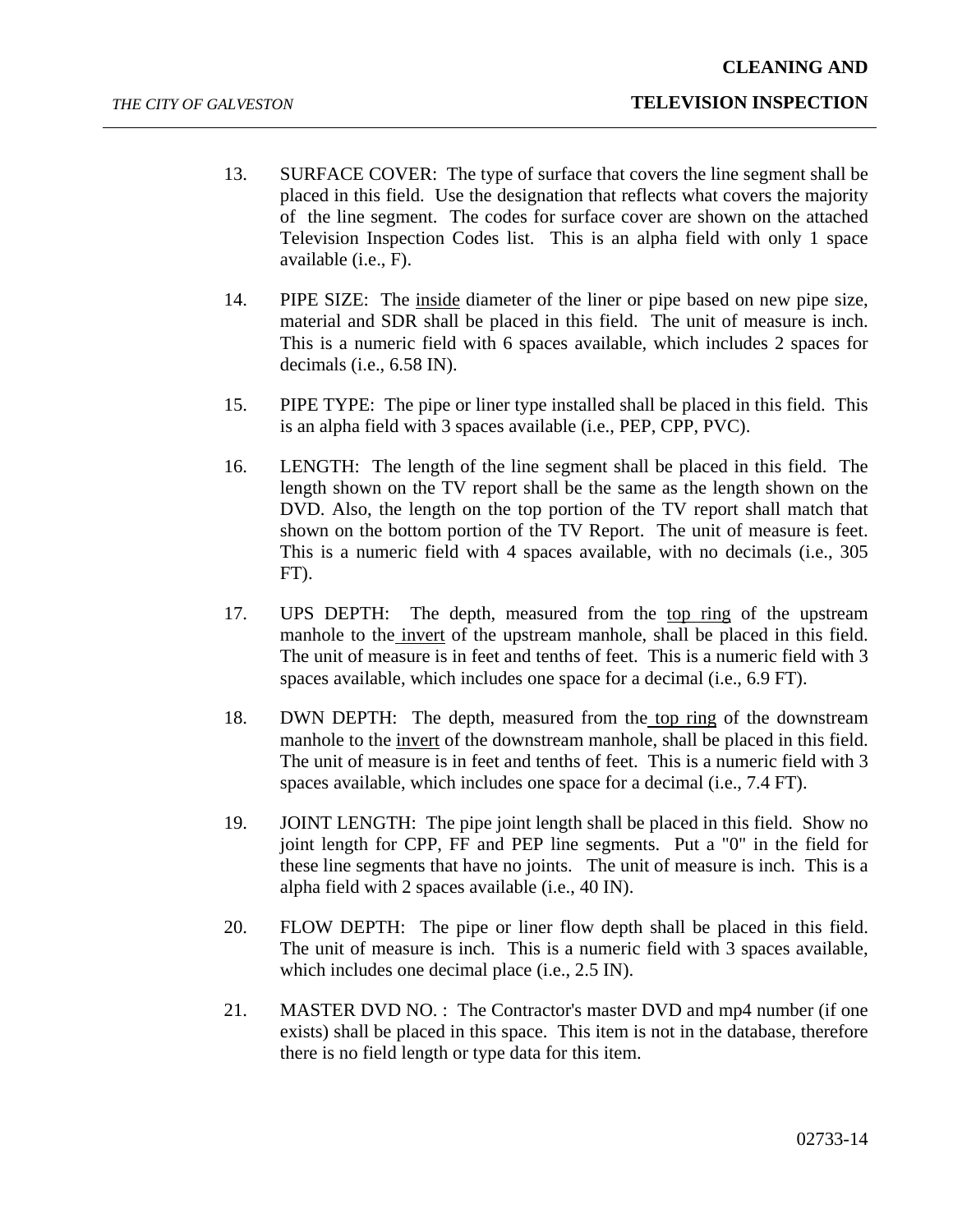- 22. REVERSE SET UP: When a reverse set up is done on a line segment check "yes" if not check "no". This item is not in the database, therefore there is no field length or type data for this item.
- 23. SKETCH: If a sketch of the line segment is included check "yes" if not check "no". This item is not in the database, therefore there is no field length or type data for this item.
- 24. PRIOR HISTORY: If any prior information exists on this line segment check "yes" if not check "no". This item is not in the database, therefore there is no field length or type data for this item.
- 25. EVALUATION TV: If the TV Inspection Report is for line segment evaluation or survey purposes check "yes" if not check "no". This item is not in the database, therefore there is no field length or type data for this item.
- 26. PRE-REHAB TV: If the TV Inspection Report is for pre-installation TV inspection to show that the line is ready for rehabilitation check "yes" if not check "no". This item is not in the database, therefore there is no field length or type data for this item.
- 27. POST-REHAB TV: If the TV Inspection Report is for post-rehab TV inspection to document the completion of the rehabilitation work check "yes" if not check "no". This item is not in the database, therefore there is no field length or type data for this item.
- 28. LINE DETERIORATION: The existence of pipe deterioration and how much deterioration exists shall be indicated here. If there is no deterioration check "N" if deterioration is light check "L", if it is medium check "M", if it is heavy check "H". This item is not in the database, therefore there is no field length or type data for this item.
- 29. DIRECTION OF FLOW: The direction of flow in the line segment shall be placed in this field. Typically, the larger number is the upstream manhole and the smaller number is the downstream manhole, inlet and junction box. Do not reverse the manhole, inlets and junction box designation on the TV report if a reverse set up is shown, check the reverse set up box on the report.

### D. CODE INPUT SECTION

- 1. TV INSPECTION CODES: Codes to be used in this section are shown on the Television Inspection Codes sheet (attached).
- 2. FOOT READ U/D: The up/down designation shall be shown under the section titled "Footage Reading" in the boxes marked "U." and "D." This will make it clear what direction footage is measured from.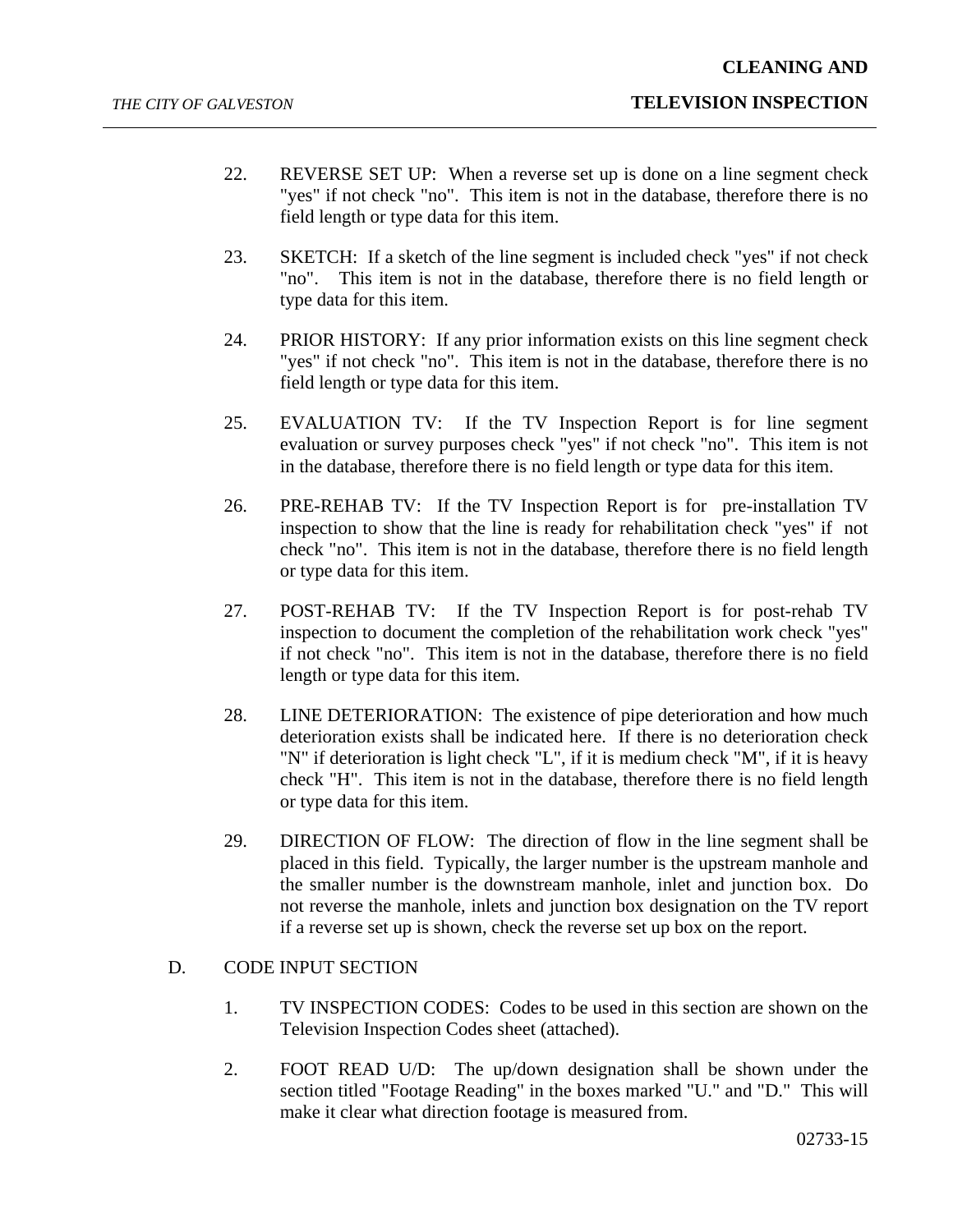- 3. CLOCK POSITION: The clock position, with 12 o'clock straight up, of each defect shall be shown in this field (i.e., 12:00, 3:00). Also, show the clock position of each service connection and state the condition of the connection. Include the distance the connection is protruding into the pipe and box, when appropriate, and the type of connection, such as plumber service.
- 4. CRACKS: Any cracks in the pipe shall be listed in this field using the codes on the Television Inspection Codes sheet. Report the size length and width of any cracks.
- 5. JOINTS: Misaligned and broken joints shall be listed in this field using the codes on the Television Inspection Codes sheet.
- 6. LATERALS: All laterals shall be listed in this field using the codes on the Television Inspection Codes sheet.
- 7. ROOTS: Any root intrusion into the pipe and box shall be listed in this field using the codes on the Television Inspection Codes sheet.
- 8. DEBRIS: Any debris in the pipe and box shall be listed in this field using the codes on the Television Inspection Codes sheet.
- 9. INFLOW/INFILTRATION: Report any inflow and infiltration in this field using the codes listed on the Television Inspection Codes sheet.
- 10. ALIGNMENT: Report the existence of any sags in the field using the codes listed on the Television Inspection Codes sheet. Report the beginning of sags for one-quarter pipe, one-half pipe and underwater as well as where the camera pulls out of the sag.
- 11. STRUCTURAL: Report structural condition of the pipe using the codes listed on the Television Inspection Codes sheet.
- 12. PICTURE NO.: Leave this field blank.
- 13. COMMENTS: Comments shall be placed in this field. Comments must be accompanied by a corresponding footage. Items to report in this field are: collapses in pipe, stabilized material, mineral deposits, changes in pipe material, reverse set up, drop stack, large voids, multiple cracks, when unable to continue video, etc.
- 14. CLAMP/SPLICE LOCATION: The clamp/splice location shall be shown in the Comments field. Clamp/splice location must be accompanied by a footage.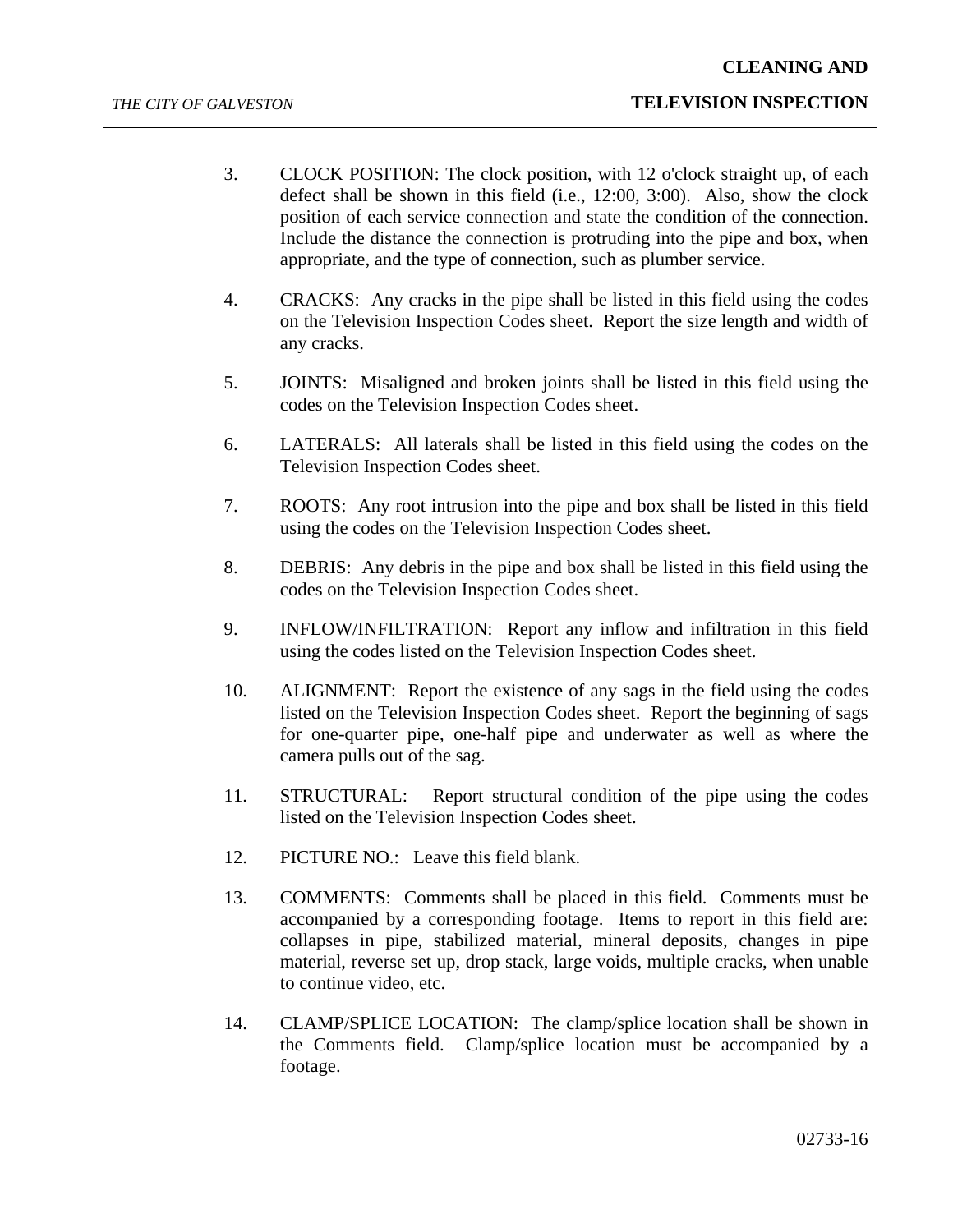- 15. START SURVEY AT M. H. XYZ: The depth of the line segment shall be shown in the Comments field. (i.e., Start Survey at M. H. 021 - Line Depth 10.2 FT). The depth is to be measured from the top ring of the manhole to the invert of the pipe being televised. The unit of measure is feet and tenths of feet. This depth may be different from the manhole depth.
- 16. END OF SURVEY AT M. H. XYZ: The depth of the line segment shall be shown in the comments field (i.e., End Survey at M. H. 022 - Line Depth 10.8 FT). The depth is to be measured from the top ring of the manhole to the invert of the pipe being televised. The unit of measure is feet and tenths of feet. This depth may be different from the manhole and junction box depth.

#### 3.08 FIELD QUALITY CONTROL

- A. Do not allow, under any circumstances, sewage or solids removed in the cleaning process to be released onto streets or into ditches, catch basins, storm drains, sanitary or storm sewer manholes, or cleanouts.
- B. Acceptance of lines (pipes, boxes, leads/laterals) cleaning work is contingent upon the successful completion of the television inspection. If the television inspection shows debris, solids, sand, grease, or grit remaining in the line, the cleaning will be considered unsatisfactory. Repeat cleaning, inspection, and televising of the lines (pipes, boxes, leads/laterals) line until cleaning is satisfactory.

#### 3.09 ADJUSTING

A. Repair manholes, junction boxes and inlets which are dismantled or damaged during the cleaning process and replace any manhole frame and cover which is damaged during the cleaning process.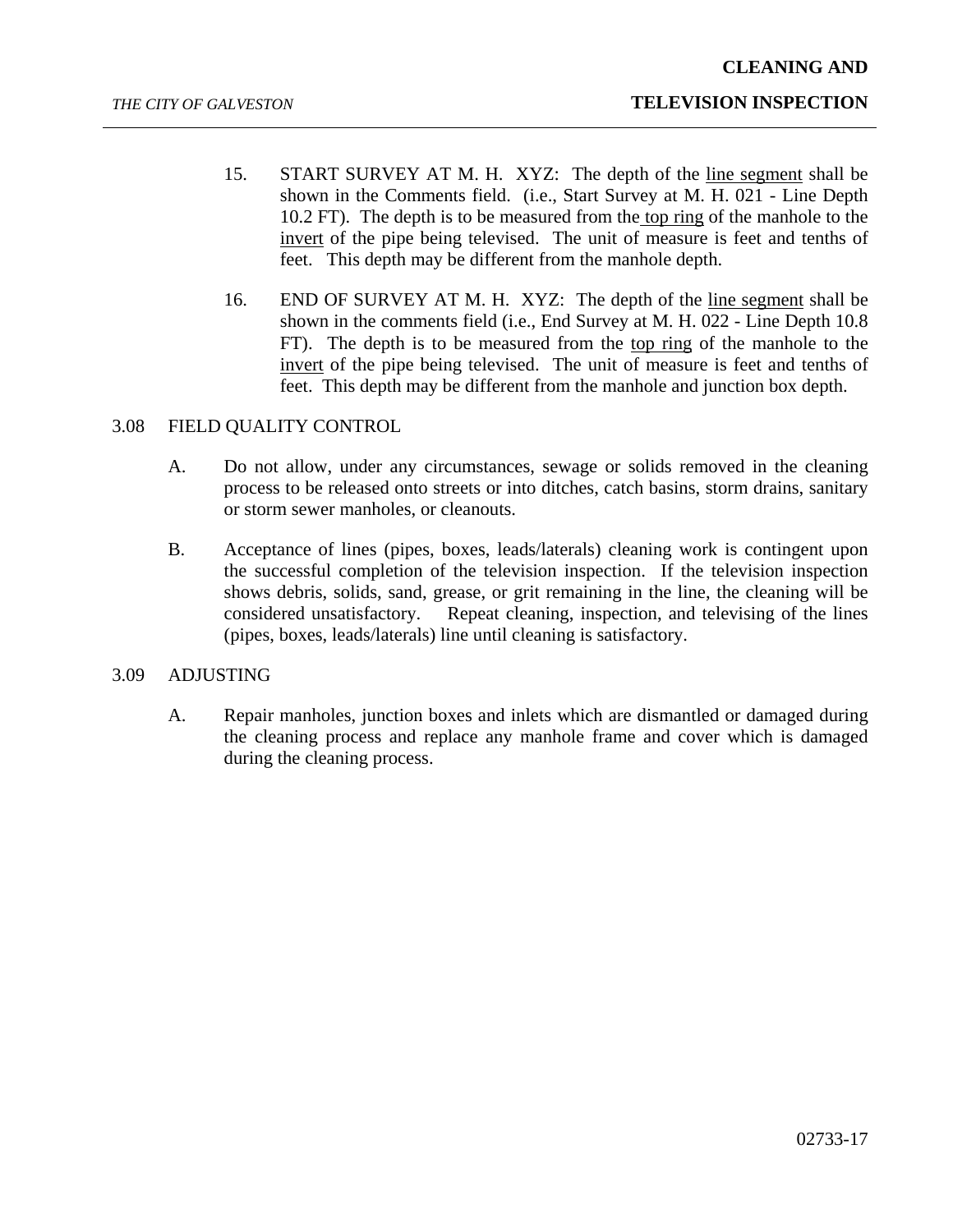# **CLEANING AND** *THE CITY OF GALVESTON* **TELEVISION INSPECTION**

#### **TABLE 02733A**

#### **TELEVISON INSPECTION CODES**

#### **JOINTS**

#### **HEADER INFORMATION**

|            | <b>LOCATION</b>                 | MJ - MISALIGNED JOINT |                           | <b>BJ-BROKEN JOINT</b> |
|------------|---------------------------------|-----------------------|---------------------------|------------------------|
| Α          | STREET ROW, HEAVY TRAFFIC       | <b>CODES</b>          | <b>DESCRIPTION</b>        | USE IN                 |
| В          | STREET ROW, LIGHT TRAFFIC       | A(3)                  | DRP JT > 90% CLEAR        | MJ                     |
| С          | EASEMENT, POOR ACCESS           | B (6)                 | DRP JT 80 - 90% CLEAR     | MJ                     |
| D          | EASEMENT, GOOD ACCESS           | C(9)                  | DRP JT < 80% CLEAR        | MJ                     |
| Ε          | PARKING LOT, POOR ACCESS        | D (3)                 | SHF JT > 90% CLEAR        | MJ                     |
| F          | PARKING LOT, GOOD ACCESS        | E (6)                 | SHF JT 80 - 90% CLEAR     | MJ                     |
| G          | ALLEY, POOR ACCESS              | F (9)                 | SHF JT < 80% CLEAR        | MJ                     |
| н          | ALLEY, GOOD ACCESS              | G(1)                  | $WD JT 2" - 3"$           | MJ                     |
| J.         | OPEN AREA, POOR ACCESS          | H(2)                  | WD JT $3'' - 4''$         | MJ                     |
| J          | OPEN AREA, GOOD ACCESS          | 1(3)                  | WD JT $> 4''$             | MJ                     |
|            | <b>SURFACE COVER</b>            | J(2)                  | BRK JT - LIGHT            | BJ                     |
| Α          | <b>ASPHALT STREET</b>           | K (4)                 | <b>BRK JT - MEDIUM</b>    | BJ                     |
| В          | <b>CONCRETE STREET</b>          | L(6)                  | <b>BRK JT - HEAVY</b>     | BJ                     |
| C          | SHELL STREET                    | N (0)                 | VISIBLE GASKET            | MJ                     |
| D          | SIDEWALK                        | O(0)                  | LEAKING AT JOINT          | MJ                     |
| Ε          | TREES/SHRUBS                    | LATERALS (L)          |                           |                        |
| F          | <b>CLOSE TO FENCE</b>           | <b>CODES</b>          | <b>DESCRIPTION</b>        |                        |
| G          | <b>OPEN AREA</b>                | A(1)                  | PRT SER 0" - 1"           |                        |
| н          | MOVABLE BUILDING                | B(2)                  | PRT SER 1" - 2"           |                        |
| I          | UNMOVABLE BUILDING              | C(3)                  | PRT SER 2" - 3"           |                        |
| J          | <b>OVERHEAD UTILITIES</b>       | D (4)                 | PRT SER 3" +              |                        |
| к          | WATERWAY OR RAILWAY             | E (5)                 | DEFECTIVE - SERVICE CONN. |                        |
| L          | <b>HIGHWAY OR RUNWAY</b>        | F (6)                 | DEAD/UNUSED SERVICE       |                        |
| M          | PIPE ABOVE GROUND               | G (7)                 | <b>FACTORY SERVICE</b>    |                        |
|            | <b>PIPE TYPE</b>                | H(0)                  | PLUMBER SERVICE           |                        |
| ABS        | ACRYLONITRILE BUTADIENE STYRENE |                       | <b>ROOTS (R)</b>          |                        |
| <b>BRK</b> | <b>BRICK</b>                    | <b>CODES</b>          | <b>DESCRIPTION</b>        |                        |
| <b>CIP</b> | <b>CAST IRON PIPE</b>           | A(1)                  | <b>ROOTS-LIGHT</b>        |                        |
| <b>CMP</b> | CORRUGATED METAL PIPE           | B(2)                  | ROOTS - MEDIUM            |                        |
| <b>CON</b> | POURED IN PLACE CONCRETE        | C(3)                  | ROOTS - HEAVY             |                        |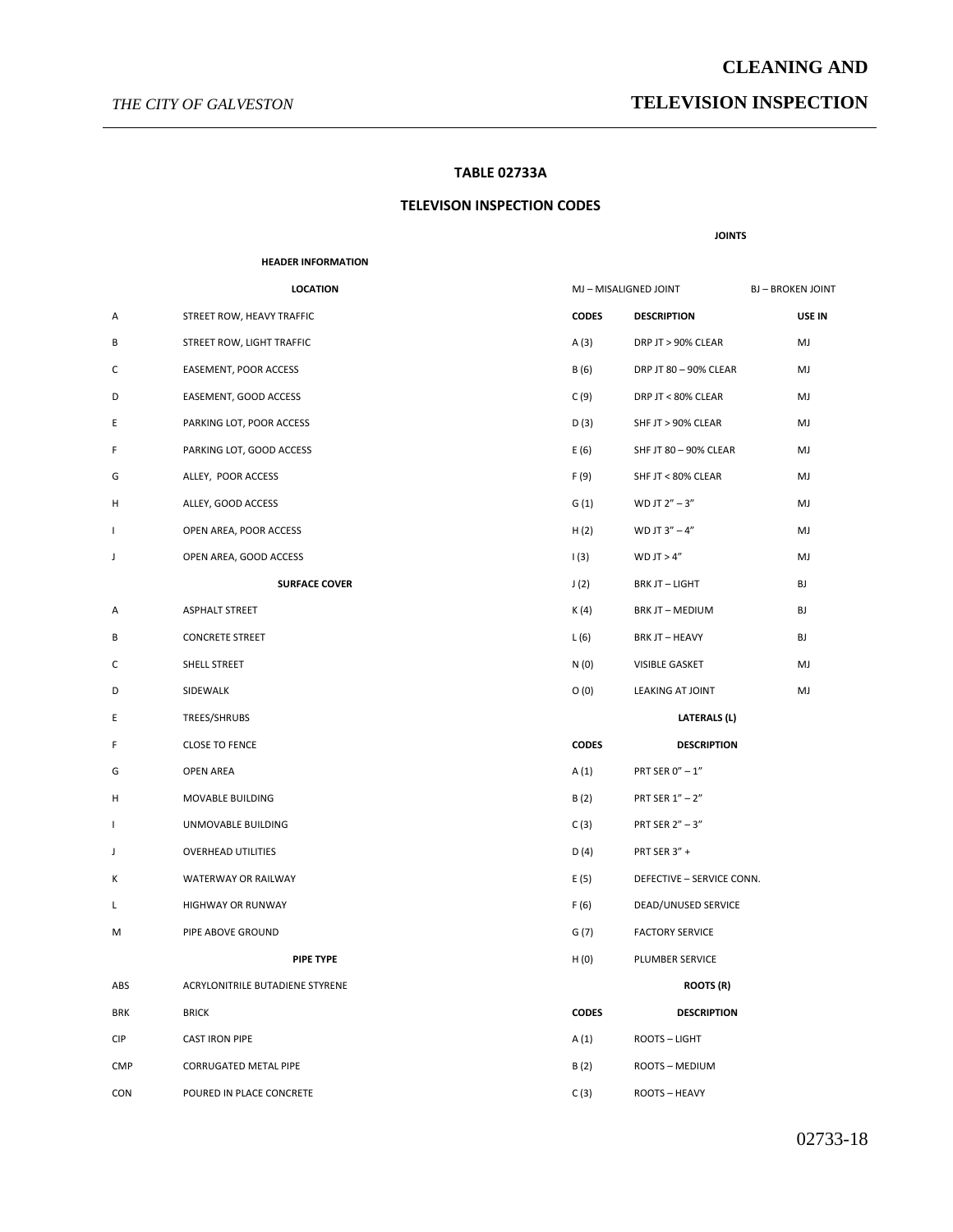## **THE CITY OF GALVESTON T**

| <b>CLEANING AND</b>   |
|-----------------------|
| TELEVISION INSPECTION |

| CPP          | <b>CURED IN PLACE PIPE</b>     |            |              | DEBRIS (D)                                      |
|--------------|--------------------------------|------------|--------------|-------------------------------------------------|
| <b>DIP</b>   | DUCTILE IRON PIPE              |            | <b>CODES</b> | <b>DESCRIPTION</b>                              |
| <b>FRP</b>   | FIRBERGLASS REINFORCED PIPE    |            | А            | <b>DEBRIS-LIGHT</b>                             |
| <b>PLP</b>   | PLASTIC LINED CONCRETE PIPE    |            | B            | <b>DEBRIS - MEDIUM</b>                          |
| PEP          | POLYETHYLENE PIPE              |            | C            | DRBRIS - HEAVY                                  |
| PVC          | POLYVINYLCHLORIDE PIPE         |            | D            | <b>GREASE - LIGHT</b>                           |
| <b>RCP</b>   | REINFORCED CONCRETE PIPE       |            | E            | <b>GREASE - MEDIUM</b>                          |
| <b>RPM</b>   | REINFORCED PLASTIC MORTAR PIPE |            | F            | <b>GREASE - HEAVY</b>                           |
| <b>URC</b>   | UNREINFORCED CONCRETE PIPE     |            |              | <b>INFLOW/INFILTRATION (I)</b>                  |
| <b>VCP</b>   | VITRIFIED CLAY PIPE            |            | <b>CODES</b> | <b>DESCRIPTION</b>                              |
|              | <b>WEATHER</b>                 |            | A(3)         | $I/I - LIGHT (0-1 GPM)$                         |
|              | DRY - WET                      |            | B(6)         | $I/I - MEDIUM (1-5 GPM)$                        |
|              | <b>CODE DESCRIPTIONS</b>       |            | C(9)         | $I/I$ – HEAVY (>5 GPM)                          |
|              |                                |            | D(2)         | I/I-SOME EVIDENCE                               |
|              | <b>CRACKS</b>                  |            | E(4)         | I/I - CONSIDERABLE EVIDENCE                     |
| RC-RADICAL   | LC-LONGITUDINAL                |            | F(6)         | I/I - GREAT EVIDENCE                            |
|              |                                |            | G (0)        | I/I - NO EVIDENCE                               |
| <b>CODES</b> | <b>DESCRIPTION</b>             | USE IN     |              | ALIGNMENT (A)                                   |
| A(1)         | $<1/2"$ W, < 1' L              | <b>CRK</b> | <b>CODES</b> | <b>DESCRIPTION</b>                              |
| B(2)         | $<1/2$ " W, 1' - 2' L          | <b>CRK</b> | Α            | <b>BEGIN 1/4 PIPE WATER</b>                     |
| C(3)         | $<1/2"$ W, > 2' L              | <b>CRK</b> | В            | BEGIN 1/2 PIPE WATER                            |
| D(4)         | $>1/2$ " W, < 1' L             | <b>CRK</b> | C            | CAMERA UNDERWATER                               |
| E(5)         | $>1/2''$ W, $1' - 2'$ L        | <b>CRK</b> | D            | END CAMERA UNDERWATER                           |
| F(6)         | $>1/2''$ W, $> 2'$ L           | <b>CRK</b> | E            | END 1/2 PIPE WATER                              |
| G (7)        | HOLE IN PIPE - SMALL           |            | F.           | END 1/4 PIPE WATER                              |
| H(8)         | PIPE MISSING - < 60°           |            |              | <b>STRUCTURAL</b>                               |
| 1(9)         | PIPE MISSING - > 60°           |            |              | DS - DETERIORATED; OS - OVALITY; CS - COLLAPSED |

|                                                 | <b>INFLOW/INFILTRATION (I)</b>                                                   |        |  |  |
|-------------------------------------------------|----------------------------------------------------------------------------------|--------|--|--|
| <b>CODES</b>                                    | <b>DESCRIPTION</b>                                                               |        |  |  |
| A (3)                                           | $I/I - LIGHT (0-1 GPM)$                                                          |        |  |  |
| B(6)                                            | $I/I - MEDIUM (1-5 GPM)$                                                         |        |  |  |
| C(9)                                            | $I/I - HEAVY$ (>5 GPM)                                                           |        |  |  |
| D(2)                                            | I/I-SOME EVIDENCE                                                                |        |  |  |
| E(4)                                            | I/I - CONSIDERABLE EVIDENCE                                                      |        |  |  |
| F (6)                                           | I/I - GREAT EVIDENCE                                                             |        |  |  |
| G(0)                                            | I/I - NO EVIDENCE                                                                |        |  |  |
|                                                 | <b>ALIGNMENT (A)</b>                                                             |        |  |  |
| <b>CODES</b>                                    | <b>DESCRIPTION</b>                                                               |        |  |  |
| A                                               | <b>BEGIN 1/4 PIPE WATER</b>                                                      |        |  |  |
| B                                               | <b>BEGIN 1/2 PIPE WATER</b>                                                      |        |  |  |
| С                                               | <b>CAMERA UNDERWATER</b>                                                         |        |  |  |
| D                                               | <b>END CAMERA UNDERWATER</b>                                                     |        |  |  |
| E                                               | END 1/2 PIPE WATER                                                               |        |  |  |
| F                                               | END 1/4 PIPE WATER                                                               |        |  |  |
| <b>STRUCTURAL</b>                               |                                                                                  |        |  |  |
| DS - DETERIORATED; OS - OVALITY; CS - COLLAPSED |                                                                                  |        |  |  |
| <b>CODES</b>                                    | <b>DESCRIPTION</b>                                                               | USE IN |  |  |
| $\Delta$ $(2)$                                  | $\overline{1111}$ $\overline{0}$ $\overline{17}$ $\overline{11}$ $\overline{11}$ | nc     |  |  |

| A(3) | LINE DET - LIGHT    | DS  |
|------|---------------------|-----|
| B(6) | LINE DET - MEDIUM   | DS  |
| C(9) | LINE DET - HEAVY    | DS  |
| D(3) | OVAL < 5%           | OS  |
| E(6) | $OVAL$ > 5% & < 10% | OS  |
| F(9) | $OVAL$ > 10%        | OS  |
| G(9) | COLLAPSED           | CS. |
| H(0) | PIPE DET - HEAVY    | DS  |